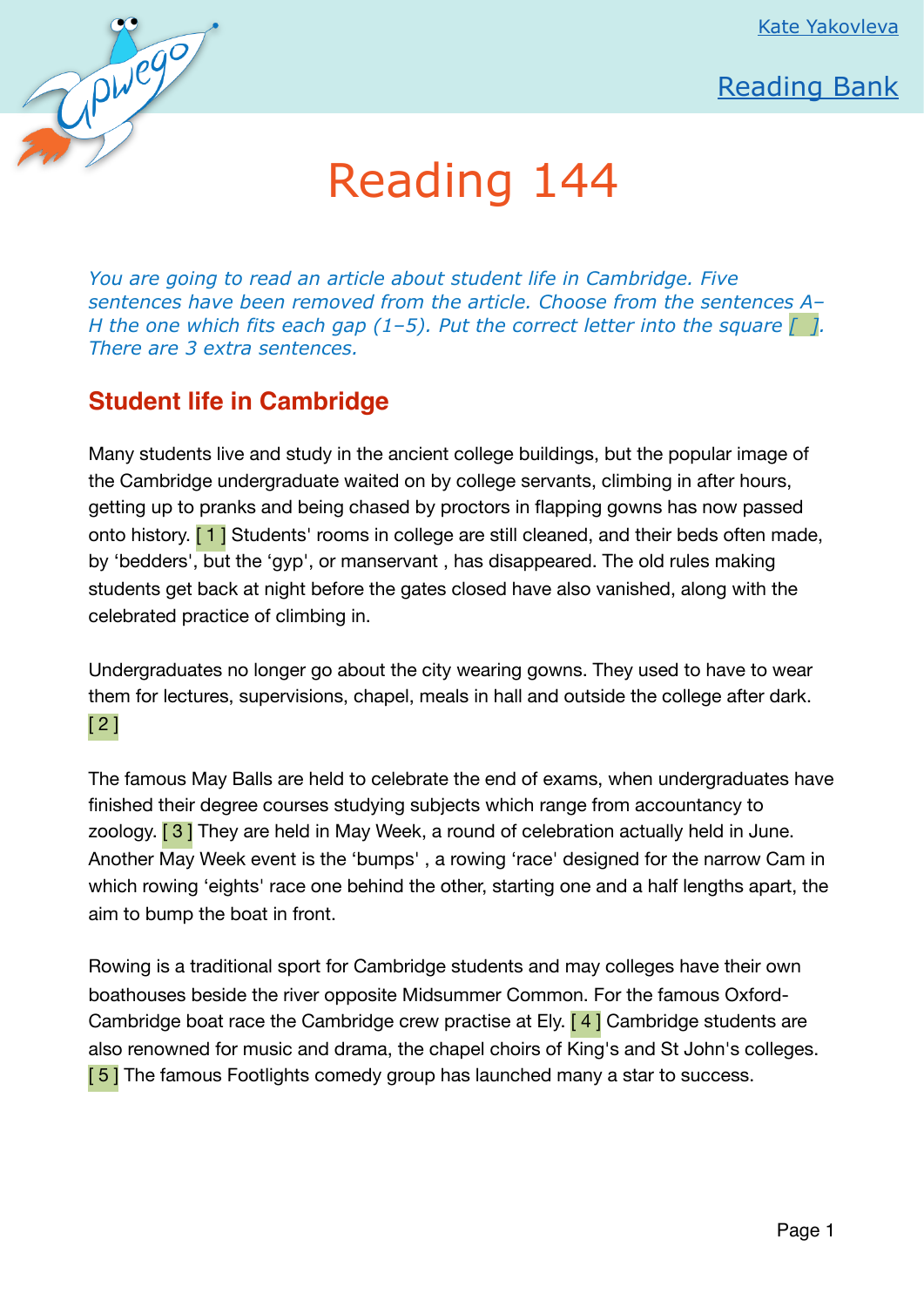- A) They are known throughout the world for their broadcasts and recordings.
- B) Years ago university officials called proctors used to patrol the streets.
- C) The lavish balls are held by colleges and a traditional way to round them off is to punt to Grantchester for breakfast.
- D) With so many students and dons in Cambridge, its bookshops are among the finest in the country.
- E) May Balls, bumps and rags still, however, live on.

F) Now they are worn mainly on special occasions such as chapel services, formal college meals in hall and degree ceremonies.

G) The conditions on the Great Ouse are closer to those on the Thames.

H) Graduation Days are known as 'General Admission'.